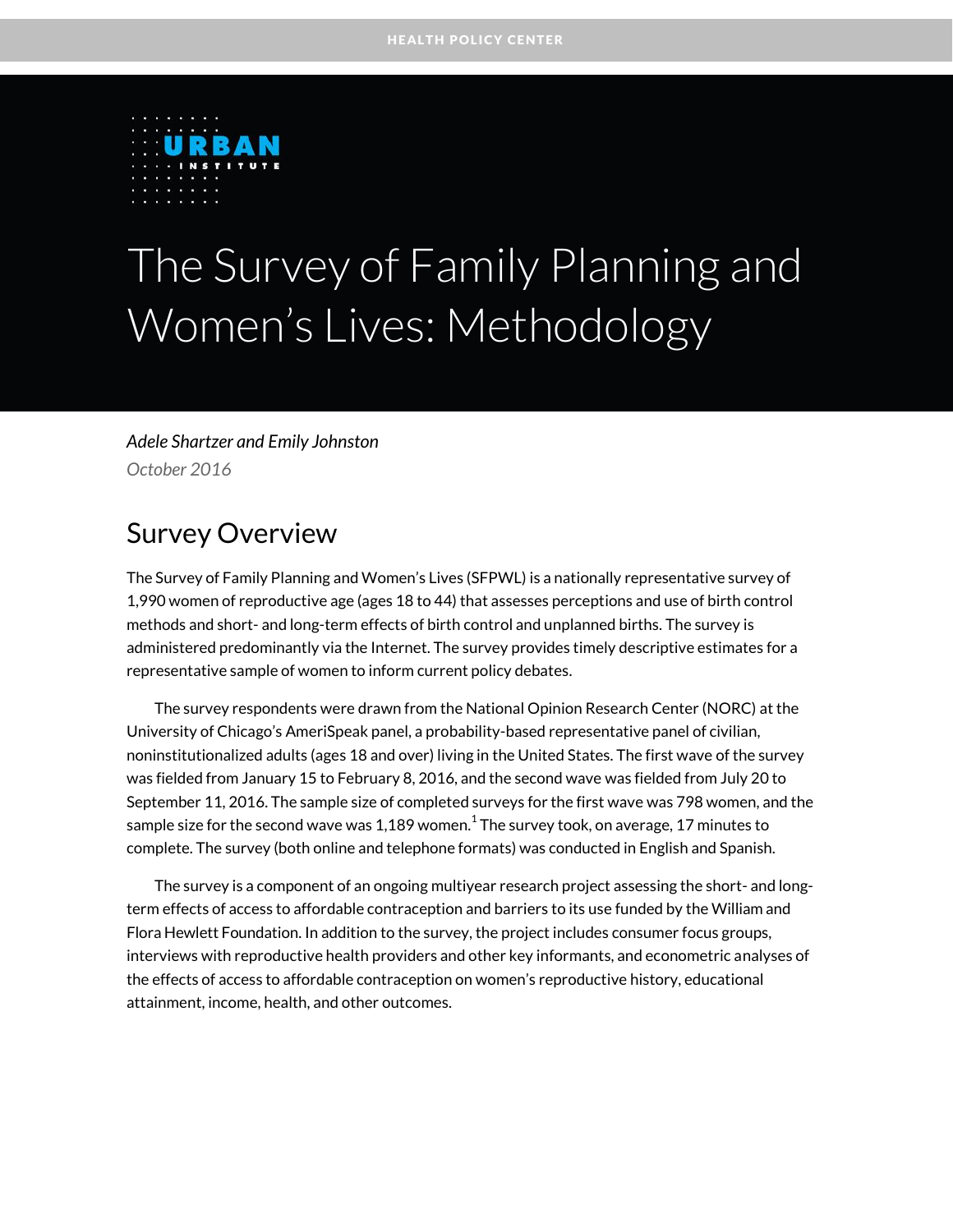#### AmeriSpeak Panel

The AmeriSpeak panel was established and funded by NORC in 2014 to combine the speed and costeffectiveness of an Internet panel survey with a probability-based representative sample.<sup>2</sup>

The AmeriSpeak panel is drawn from the National Sample Frame, constructed by NORC to cover over 99 percent of US households. The 2010 National Frame used a two-stage probability sample design to select a representative sample of households in the United States. The first-stage sampling unit is a National Frame Area, which is either an entire metropolitan area (made up of one or more counties) or a county (some counties were combined so that each National Frame Area contains a population of at least 10,000). Within the selected National Frame Areas, the second-stage sampling unit is a segment, defined either in terms of census tracts or block groups, containing at least 300 housing units according to the 2010 Census. The National Sample Frame contains almost three million households.

AmeriSpeak panel recruitment occurs in two phases: initial recruitment and nonresponse follow-up recruitment. Sampled households are mailed a prenotification card followed by a more extensive recruitment packet with panel information. Two reminder mailings are sent, and NORC staff follow up via e-mail and telephone when this information can be matched to the sampled address. After the initial 10-week recruitment phase, a random subsample of nonresponding households is selected for followup and these households receive an additional recruitment package, an enhanced incentive for participation, and in-person visits with NORC field interviewers.

NORC obtains and documents informed consent and agreement with the privacy policy and terms and conditions during registration, which is completed either online or via telephone. The AmeriSpeak panel development has approval from NORC's institutional review board, and the SFPWL received separate approval from the Urban Institute's and NORC's institutional review boards. During an initial profile survey, respondents can enroll in either the online mode or telephone mode for data collection for future AmeriSpeak surveys. Depending upon the study population and design of any given study, approximately 85 percent of AmeriSpeak panel interviews are administered online and approximately 15 percent by telephone.

In recognition of their time and effort completing surveys, AmeriSpeak panelists receive a pointbased incentive upon completing a survey. The number of points awarded depends on the length of the survey and other burdens imposed on panelists. Panelists can accrue and redeem these points for merchandise, gift cards, or debit cards. For SFPWL, AmeriSpeak panelists who completed the interview received the cash equivalent of five dollars.

The SFPWL sample was selected from the AmeriSpeak panel using sampling strata based on age, race/ethnicity, education, and gender (48 strata total). Our survey includes an oversample of young women ages 18 to 26. The size of the selected sample per sampling stratum was proportional to the share of the population in each stratum. In addition, sample selection took into account expected differential survey completion rates by demographic groups so that the set of panel members with a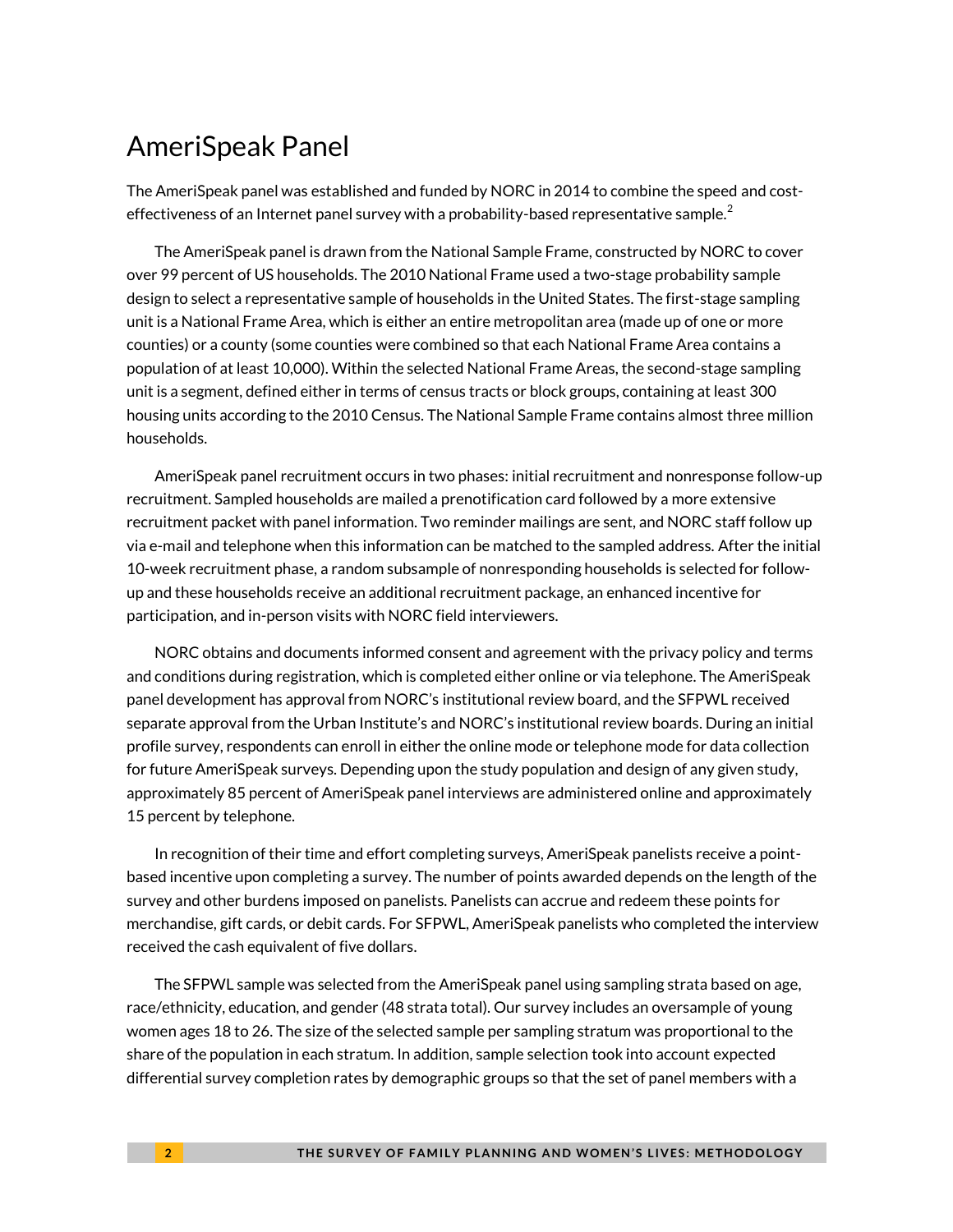completed interview for a study was a representative sample of the target population. If a panel household had more than one active adult panel member, only one adult in the household was eligible for selection (random within-household sampling).

### Survey Response Rate

For surveys based on Internet panels, the overall response rate incorporates the survey completion rate as well as the rates of panel recruitment and panel participation over time. The American Association for Public Opinion Research cumulative response rate for the SFPWL is the product of the panel household recruitment rate of 18.3 percent, the weighted panel household retention rate of 93.8 percent, and the survey completion rate of 50.8 percent $-$ 8.7 percent. $^{\rm 3}$ 

For context, the response rates for federal government surveys are generally quite high—for example, 95.8 percent (weighted) for the American Community Survey (ACS) and 70.1 percent for the National Health Interview Survey—while response rates for telephone surveys used for polling, such as those conducted by Pew and Gallup, are much lower. The response rate for a typical telephone survey by Pew and for the Gallup Daily Tracking Poll are both 9 percent. $^4$ 

The low survey response rate does not necessarily imply inaccurate estimates; a survey with a low response rate can still be representative of the sample population, although the risk of nonresponse bias is higher. Whether there is bias depends on how different the average outcomes are for respondents and nonrespondents. Other factors—such as levels of missing data and conformity with other research findings—also affect the quality of the data. Information on these other factors is provided below.

### Comparing SFPWL Estimates with Federal Surveys

In light of the relatively low response rate, it is important to examine the validity of the weighted survey estimates from SFPWL. To assess this, we benchmarked the estimates against those from established federal surveys, which have substantially higher response rates. Differences in estimates across surveys may reflect many factors, including differences in the wording of the questions as well as question placement and context within the particular survey; differences in survey design, mode, and fielding strategies; differences in data preparation and weighting; and differences in survey fielding time frames. The consistency of the SFPWL estimates with estimates from federal survey data increases confidence in SFPWL as a source of timely and reliable information about women's experiences with contraception and reproduction.

To benchmark the results from the SFPWL, we compared the weighted estimates with estimates from other surveys with nationally representative samples. We compared demographic, socioeconomic, and health insurance measures in the SFPWL to the American Community Survey, a federally administered survey with a public sample size of over two million people and a response rate of 96.7 percent in 2014. $^5$  We also compared estimates of family income and health insurance to estimates from the 2016 Quarter 1 Health Reform Monitoring Survey (HRMS), $^6$  an Internet-based panel survey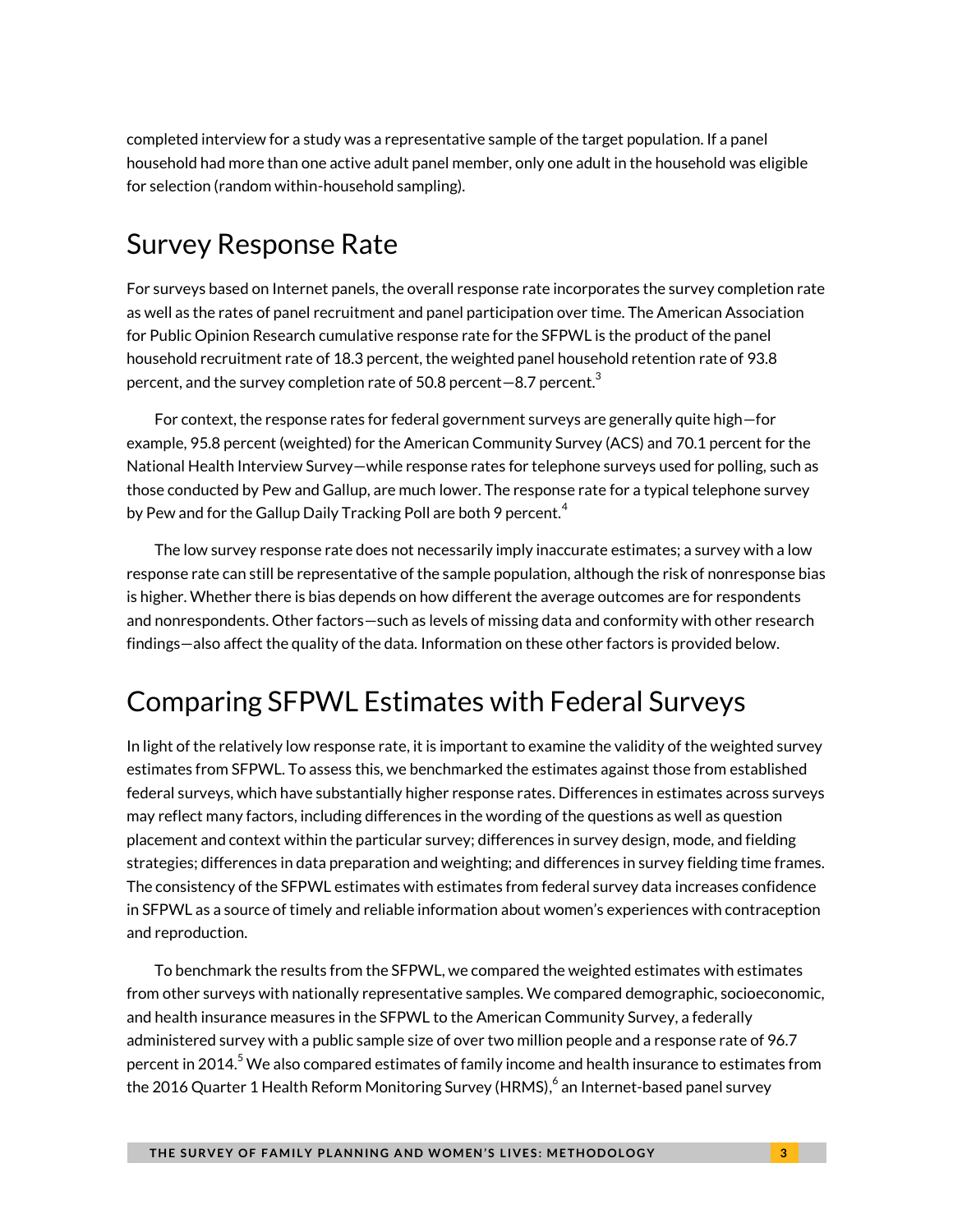designed and conducted by the Urban Institute. While the HRMS—like the SFPWL—has a smaller sample size and lower response rate than federal surveys, the survey questions on family income and health insurance coverage are nearly identical between the two surveys. Thus, comparing the SFPWL with the HRMS minimizes the contribution of question wording and structure to differences in estimates between these surveys. The HRMS has been benchmarked against federal surveys and provides a reference period more similar to the SFPWL (early 2016) than the federal surveys. We also compared measures of contraception use and reproductive experience measures to estimates from the National Survey of Family Growth (NSFG), a federally administered survey with a sample size of 1,840 women ages 18 to 44 in 2013 (fielded three years earlier) and a response rate around 73 percent. These comparison surveys were also calibrated using projected population control totals by age, sex, and race/ethnicity from the Census Bureau. $^7$  For all comparisons, the significance of differences between survey responses was calculated using two-tailed *t*-tests accounting for complex survey design.

The demographic characteristics found in the SFPWL are consistent with the ACS, and no significant differences between the surveys were found for age, employment status, or region (table 1). Where significant differences are observed, they were relatively small, and showed that women in the SFPWL were more likely than women in the ACS to be non-Hispanic and of two or more racial groups or of a single racial group that is not white or black, less likely than women in the ACS to have the educational attainment of a high school degree and more likely to be in each of the other categories of educational attainment (less than high school, some college, college degree or more), more likely to be married, less likely to be widowed, separated, or divorced, and more likely to own their home.

We do see differences in estimates of family incomes and insurance status between the SFPWL and those found in the 2014 ACS. However, family size and income are measured differently between the surveys and there is a two-year gap in survey fielding, which could contribute to these differences (table 2). SFPWL respondents were less likely to have family incomes at or below 138 percent of the federal poverty level and more likely to have family incomes at or above 400 percent of the federal poverty level. In addition, women in the SFPWL are less likely to have employer-sponsored insurance or be uninsured and more likely to be enrolled in Medicare or Medicaid. Differences between ACS and SFPWL may also be explained by differences in the survey time frame. The SFPWL responses reflect insurance coverage two years following the implementation of state Medicaid expansions under the Affordable Care Act (2016), while ACS estimates reflect the initial implementation of the Affordable Care Act's insurance coverage expansions (2014). The SFPWL estimates are consistent, however, with the patterns of family income and insurance coverage reported by women in the 2016 HRMS, who were sampled during a similar time period using the same measurements of family size and income as the SFPWL (table 2).

Estimates of contraception use and reproductive health are broadly similar between the 2016 SFPWL and the 2013 NSFG (table 3). Similarities between estimates were found for ever use and current use of the majority of birth control methods. Where differences are observed, women in the SFPWL were notably more likely to have ever used or currently use emergency contraception than women in the NSFG. When comparing subgroups, women ages 26 to 34 in the SFPWL were slightly less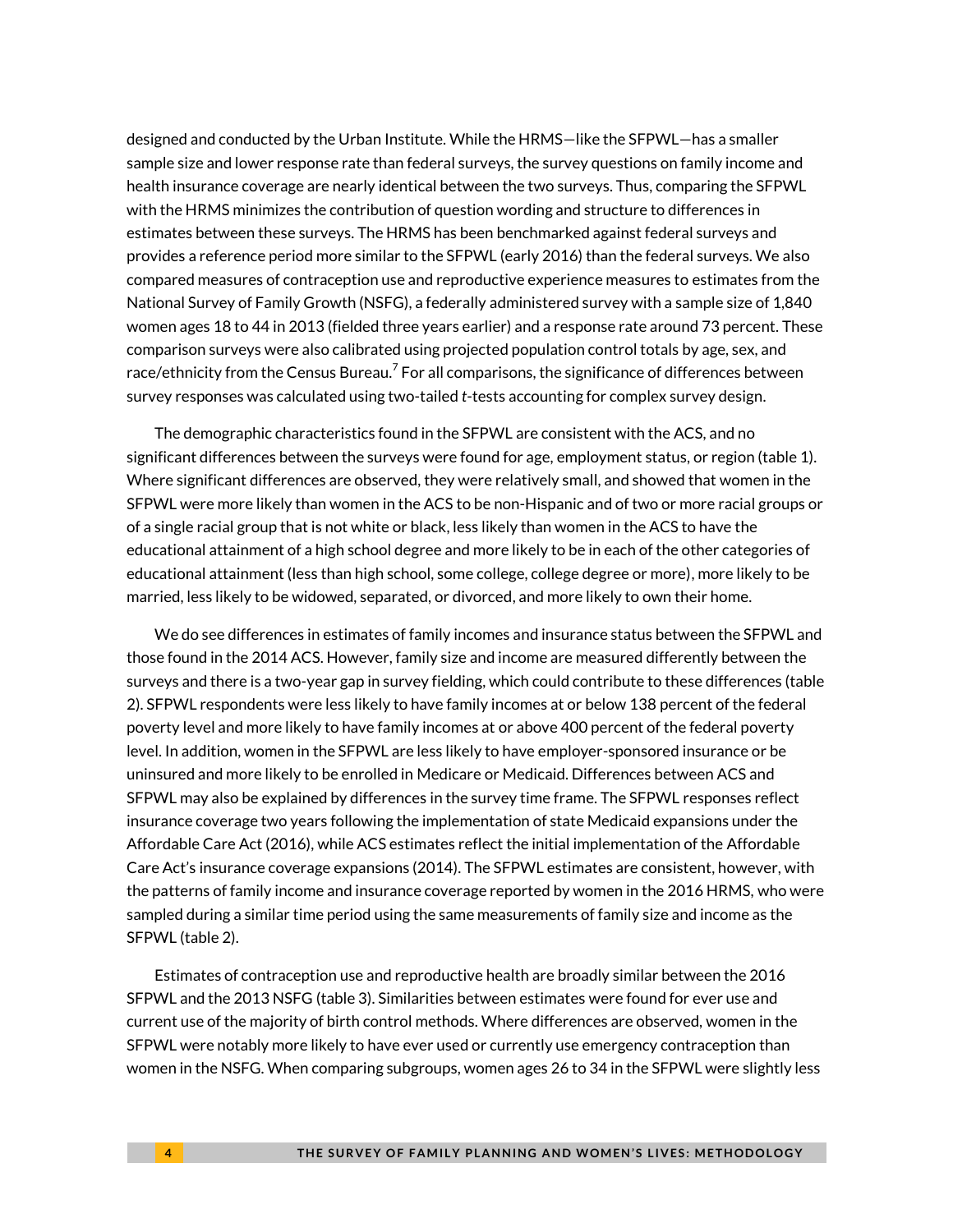likely to have ever been pregnant than those in the NSFG (70.6 and 77.7 percent, respectively). Among women who have ever been pregnant, those in the SFPWL were slightly more likely to have had one or more unplanned pregnancy than those in the NSFG (69.9 and 66.6 percent, respectively), while reported rates of abortions were similar in the SFPWL and the NSFG (21.4 and 19.0 percent, respectively).

Patterns of reported contraception use, unplanned pregnancy, and abortion rates between the SFPWL and the NSFG are also quite similar when compared across subgroups of women by race/ethnicity, family income, educational attainment, and age (table 4). In both surveys, white, non-Hispanic women had higher rates of current contraception use and lower rates of unplanned pregnancies and abortions than minority women. Low-income women and women with low educational attainment were less likely to report current birth control use and more likely to report unplanned pregnancies and abortions than higher-income and more educated women. Patterns by age indicate increased use of contraception and rate of ever having had an abortion and decreased rate of ever having had an unplanned pregnancy as women age through their reproductive years. A few small significant differences were found between the surveys. Women in the SFPWL were more likely than those in the NSFG to report current birth control use, driven by a difference among low income women. Hispanic women and those with low educational attainment in the SFPWL were more likely than those in the NSFG to report having had an unplanned pregnancy, and low income women in the SFPWL were more likely to report having had an abortion. Because of the small sample sizes of women when estimates are reported by subgroup, we include 95 percent confidence intervals in addition to significance tests in table 4. $^8$ 

Where differences in estimates between the SFPWL and the NSFG are observed, several factors could be contributing factors, including differences in survey design and fielding, the wording of questions, nonresponse bias, and question placement in the survey. Survey mode could also lead to different responses, as questions related to contraception use in the NSFG are answered directly to the interviewer, while 85 percent of the SFPWL participants completed the survey independently online. Respondents might be more comfortable revealing sensitive personal information outside an interviewer-administered survey. Finally, the SFPWL responses were reported from January through September 2016, whereas NSFG responses were collected in 2013. Patterns of contraception use and unplanned pregnancies have changed in the United States, and differences between surveys may reflect that they were administered in different time periods.

The similarities between the estimates in the SFPWL and other surveys with respect to the sample characteristics and patterns of contraception use and reproductive experience suggest that the SFPWL will be a valuable source of timely, relevant, and representative information on the experiences of women of reproductive age in 2016.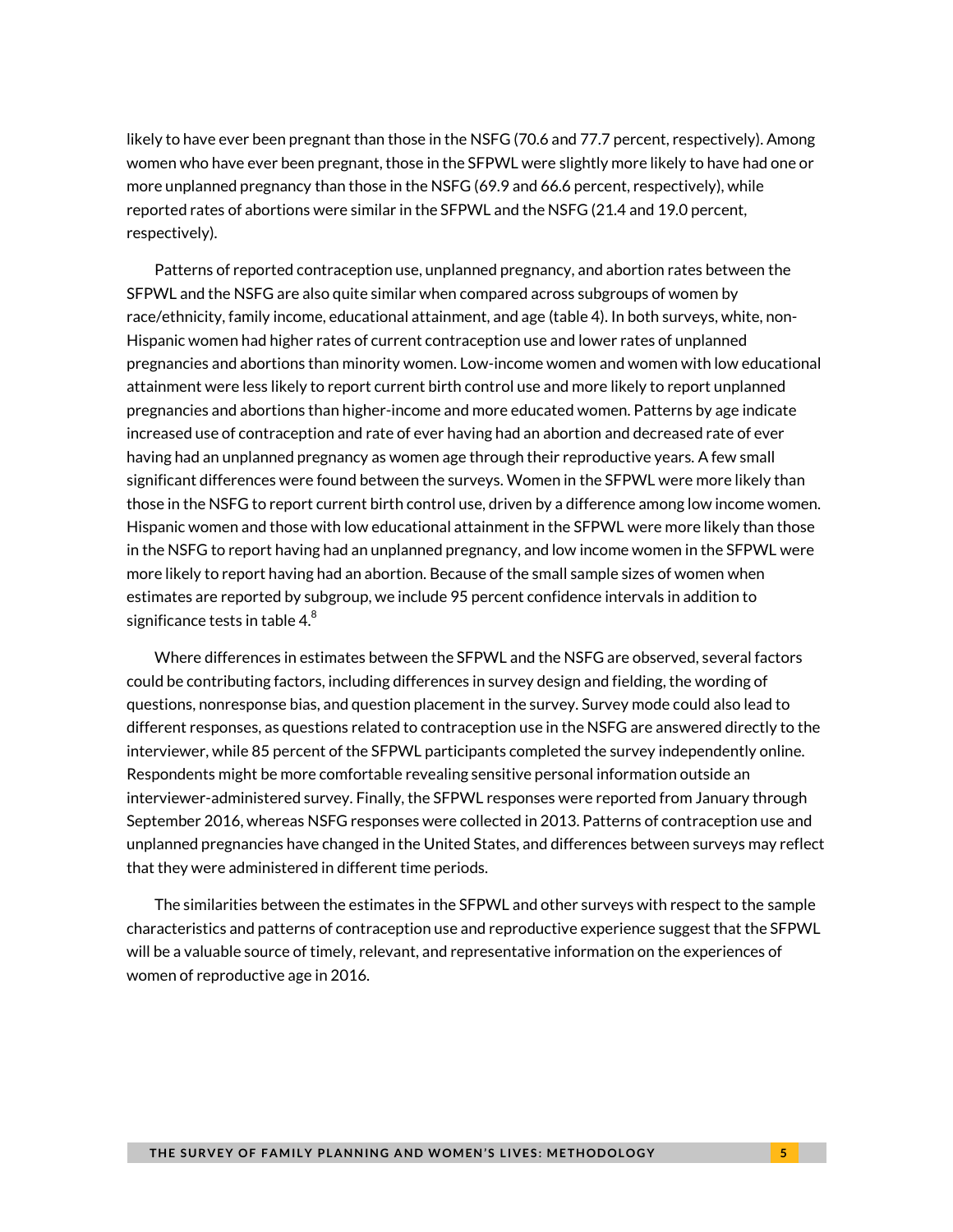|                                    | 2014 ACS (%) | 2016 SFPWL (%) | Difference (%) |        |  |
|------------------------------------|--------------|----------------|----------------|--------|--|
| Age                                |              |                |                |        |  |
| 18 to 25                           | 30.7         | 29.1           | 1.6            |        |  |
| 26 to 34                           | 33.5         | 34.8           | $-1.3$         |        |  |
| 35 to 44                           | 35.8         | 36.1           | $-0.3$         |        |  |
| Race/ethnicity                     |              |                |                |        |  |
| White, non-Hispanic                | 56.4         | 56.3           | 0.1            |        |  |
| Black, non-Hispanic                | 13.9         | 13.8           | 0.1            |        |  |
| Other/2+ races, non-Hispanic       | 7.6          | 9.8            | $-2.2$         | $**$   |  |
| Hispanic                           | 19.8         | 20.0           | $-0.2$         |        |  |
| <b>Educational attainment</b>      |              |                |                |        |  |
| Less than a high school degree     | 9.0          | 11.2           | $-2.2$         | $\ast$ |  |
| High school graduate or equivalent | 30.9         | 23.8           | 7.1            | ***    |  |
| Some college                       | 29.8         | 32.5           | $-2.7$         | $**$   |  |
| College degree or higher           | 30.3         | 32.6           | $-2.3$         | $\ast$ |  |
| <b>Marital status</b>              |              |                |                |        |  |
| Married                            | 41.1         | 43.8           | $-2.7$         | $\ast$ |  |
| Widowed, separated, or divorced    | 10.6         | 8.9            | 1.7            | $***$  |  |
| Never married/living with partner  | 48.3         | 47.3           | 1.0            |        |  |
| <b>Employment status</b>           |              |                |                |        |  |
| Working                            | 67.6         | 65.9           | 1.7            |        |  |
| Not working or not in labor force  | 32.4         | 34.1           | $-1.7$         |        |  |
| Region                             |              |                |                |        |  |
| <b>Northeast</b>                   | 17.4         | 17.5           | 0.0            |        |  |
| Midwest                            | 20.6         | 20.6           | 0.0            |        |  |
| South                              | 37.8         | 37.8           | 0.0            |        |  |
| West                               | 24.1         | 24.1           | 0.0            |        |  |
| <b>Housing status</b>              |              |                |                |        |  |
| Owned                              | 51.5         | 54.0           | $-2.5$         | $\ast$ |  |
| Not Owned                          | 48.5         | 46.0           | 2.5            | $\ast$ |  |
| Sample size                        | 505,964      | 1990           |                |        |  |

**Comparison of Demographic and Socioeconomic Characteristics of Women Ages 18 to 44 between the SFPWL and the ACS**

**Sources:** SFPWL January-September 2016 and ACS 2014.

**Notes:** ACS = American Community Survey. SFPWL = Survey for Family Planning and Women's Lives. \*\*\* *p* < .01 \*\* *p* < .05 \* *p* < .10; significance calculated using a two-tailed *t*-test.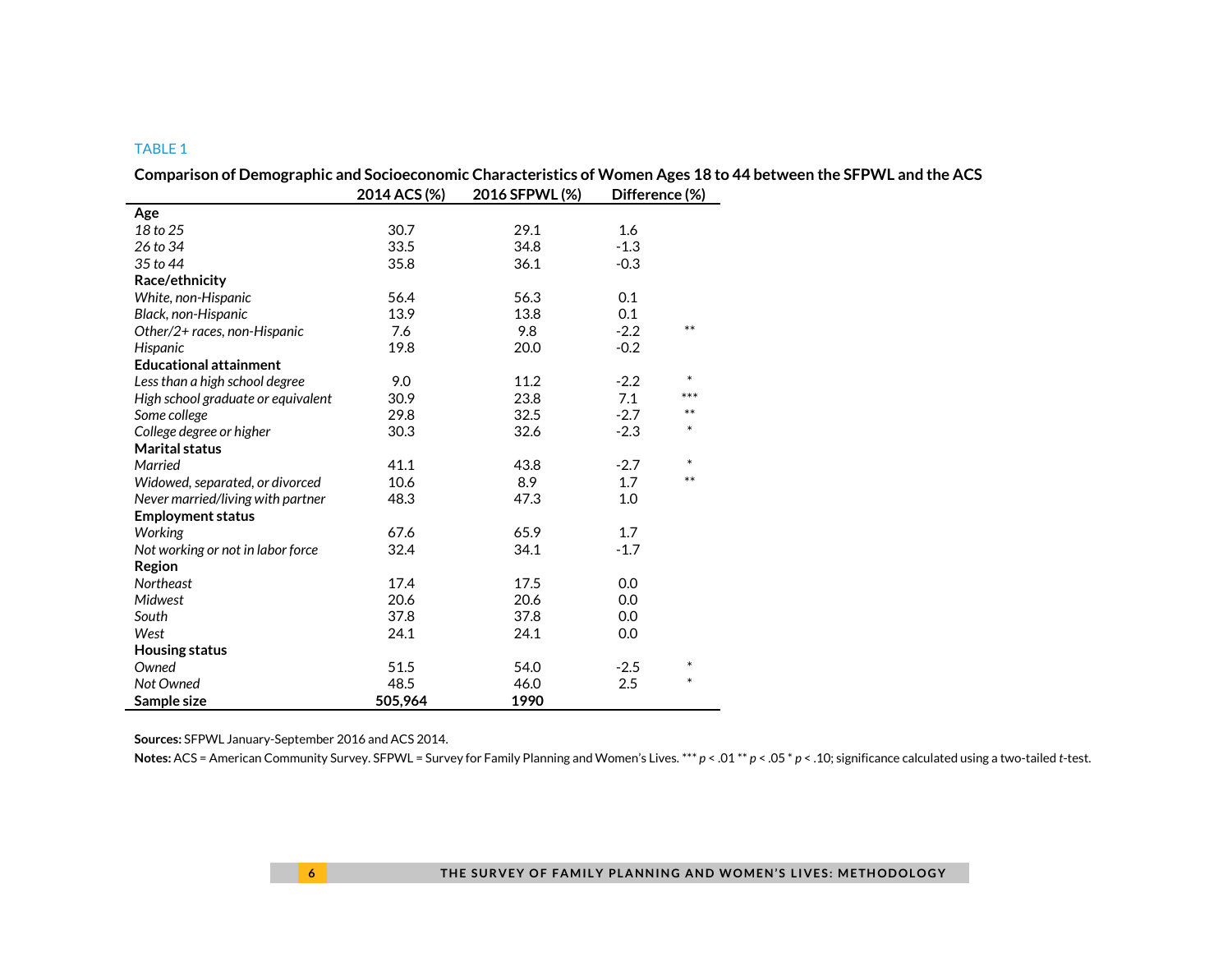|                              | 2014 ACS (%) | 2016 SFPWL (%) | <b>Difference</b><br><b>ACS - SFPWL</b><br>(%) |        | <b>March 2016</b><br>$HRMS$ (%) | <b>2016 SFPWL</b><br>(%) | <b>Difference</b><br><b>HRMS - SFPWL</b><br>(%) |
|------------------------------|--------------|----------------|------------------------------------------------|--------|---------------------------------|--------------------------|-------------------------------------------------|
| <b>Family income</b>         |              |                |                                                |        |                                 |                          |                                                 |
| $\leq$ 138% FPL              | 42.4         | 33.8           | 8.6                                            | $***$  | 35.1                            | 33.8                     | 1.3                                             |
| 139-399% FPL                 | 35.0         | 37.2           | $-2.2$                                         |        | 38.3                            | 37.2                     | 1.1                                             |
| $\geq$ 400% FPL              | 22.6         | 27.5           | $-4.9$                                         | $***$  | 26.6                            | 27.5                     | $-0.9$                                          |
| Insurance status             |              |                |                                                |        |                                 |                          |                                                 |
| Employer-sponsored insurance | 59.4         | 51.6           | 7.8                                            | $***$  | 53.4                            | 51.6                     | 1.8                                             |
| Medicare                     | 1.3          | 2.8            | $-1.5$                                         | $***$  | 1.9                             | 2.8                      | $-0.9$                                          |
| Medicaid                     | 14.8         | 21.2           | $-6.4$                                         | $***$  | 20.3                            | 21.2                     | $-0.9$                                          |
| Directly purchased coverage  | 7.6          | 6.4            | 1.3                                            | $\ast$ | 8.0                             | 6.4                      | 1.6                                             |
| <b>Uninsured</b>             | 16.9         | 14.3           | 2.5                                            | $***$  | 12.0                            | 14.3                     | $-2.3$                                          |
| Sample size                  | 505,964      | 1990           |                                                |        | 1736                            | 1990                     |                                                 |

**Comparison of Family Income and Health Insurance Status of Women Ages 18 to 44 between the SFPWL and the ACS and the HRMS**

**Sources:** SFPWL January-September 2016; ACS 2014; HRMS March 2016.

**Notes:** ACS = American Community Survey. FPL = federal poverty level. HRMS = Health Reform Monitoring Survey. SFPWL = Survey of Family Planning and Women's Lives.

\*\*\* *p* < .01 \*\* *p* < .05 \* *p* < .10; significance calculated using a two-tailed *t*-test.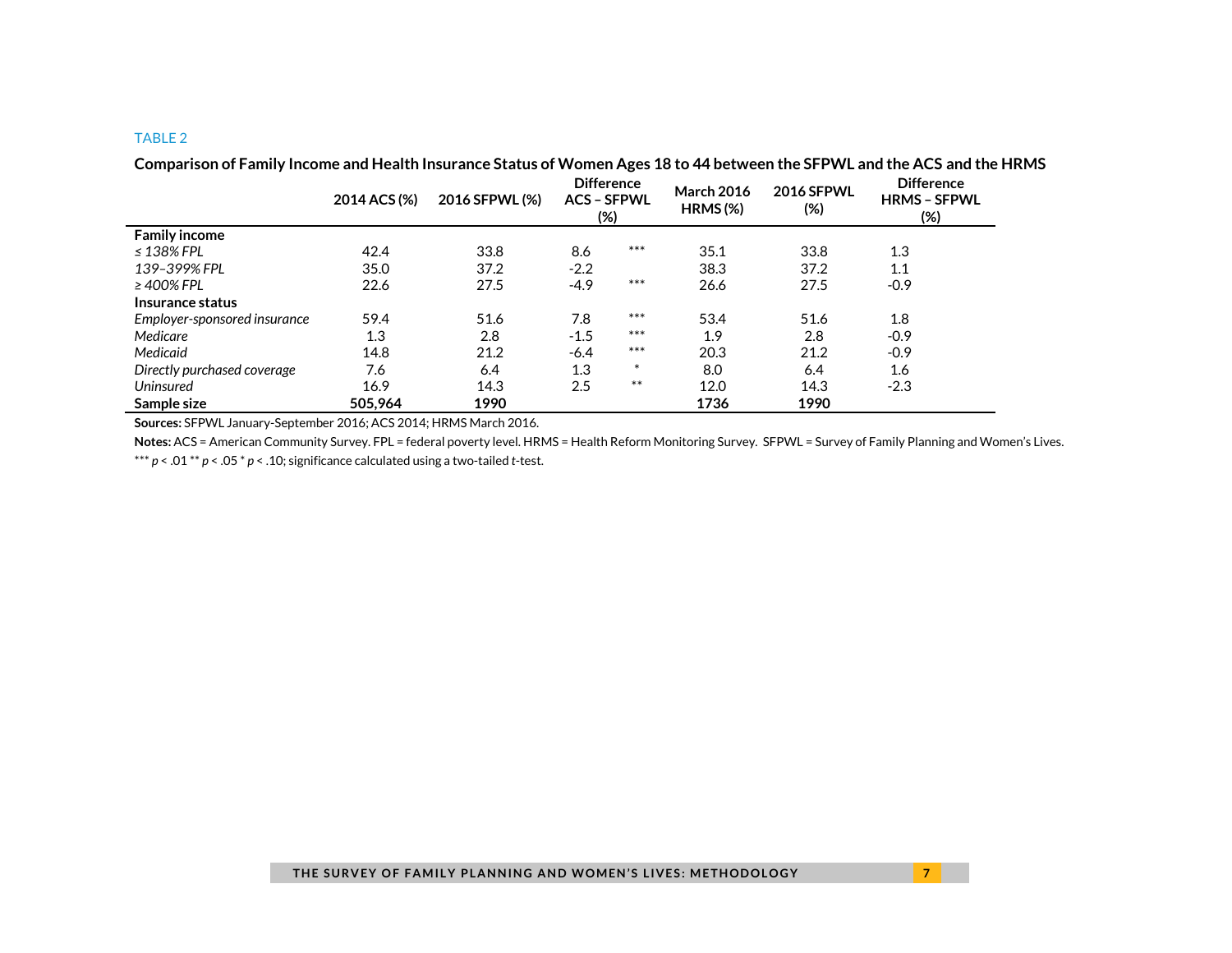|                                           | 2013 NSFG (%) | 2016 SFPWL (%) | Difference (%) |        |  |
|-------------------------------------------|---------------|----------------|----------------|--------|--|
| Ever used birth control method            |               |                |                |        |  |
| Sterilization                             | 27.3          | 23.2           | 4.1            | $\ast$ |  |
| Shot                                      | 24.9          | 24.6           | 0.3            |        |  |
| Pills                                     | 75.1          | 70.3           | 4.8            | $\ast$ |  |
| Patch                                     | 9.2           | 10.0           | $-0.8$         |        |  |
| Ring                                      | 9.7           | 11.8           | $-2.1$         |        |  |
| Emergency contraception                   | 17.8          | 25.2           | $-7.4$         | ***    |  |
| Condoms                                   | 87.9          | 84.8           | 3.1            | $\ast$ |  |
| Rhythm method                             | 19.4          | 20.3           | $-0.9$         |        |  |
| Withdrawal                                | 61.3          | 62.1           | $-0.8$         |        |  |
| Currently using birth control method      |               |                |                |        |  |
| Male or female sterilization              | 22.9          | 23.2           | $-0.3$         |        |  |
| Implant                                   | 1.2           | 2.6            | $-1.4$         | $***$  |  |
| Intrauterine device                       | 8.4           | 9.0            | $-0.5$         |        |  |
| Shot                                      | 2.0           | 2.5            | $-0.5$         |        |  |
| Pill                                      | 16.3          | 14.4           | 1.9            |        |  |
| Patch                                     | 0.4           | 0.2            | 0.3            |        |  |
| <b>Ring</b>                               | 1.6           | 0.9            | 0.7            |        |  |
| Emergency contraception                   | 0.1           | 1.8            | $-1.7$         | ***    |  |
| Male condom                               | 8.8           | 12.3           | $-3.5$         | $***$  |  |
| Other barrier methods                     | 0.3           | 0.2            | 0.1            |        |  |
| Natural family planning/rhythm method     | 1.3           | 1.8            | $-0.5$         |        |  |
| Withdrawal                                | 3.1           | 2.6            | 0.5            |        |  |
| Women who have ever been pregnant, by age |               |                |                |        |  |
| 18 to 25                                  | 33.5          | 36.9           | $-3.3$         |        |  |
| 26 to 34                                  | 77.7          | 70.6           | 7.2            | $***$  |  |
| 35 to 44                                  | 86.8          | 85.9           | 0.8            |        |  |
| Women who have ever been pregnant and:    |               |                |                |        |  |
| Have had one or more unplanned pregnancy  | 66.6          | 69.9           | $-3.3$         | $\ast$ |  |
| Had an abortion                           | 19.0          | 21.4           | $-2.4$         |        |  |
| Sample size                               | 1840          | 1990           |                |        |  |

**Comparison of Contraception and Reproductive Health Measures among Women Ages 18 to 44 between the SFPWL and the NSFG**

**Sources:** SFPWL January-September 2016 and NSFG 2013

**Notes:** NSFG = National Survey of Family Growth. SFPWL = Survey of Family Planning and Women's Lives. \*\*\* *p* < .01 \*\* *p* < .05 \* *p* < .10; significance calculated using a two-tailed *t*test. In the SFPWL, women who reported ever using sterilization are included among those who are currently using sterilization.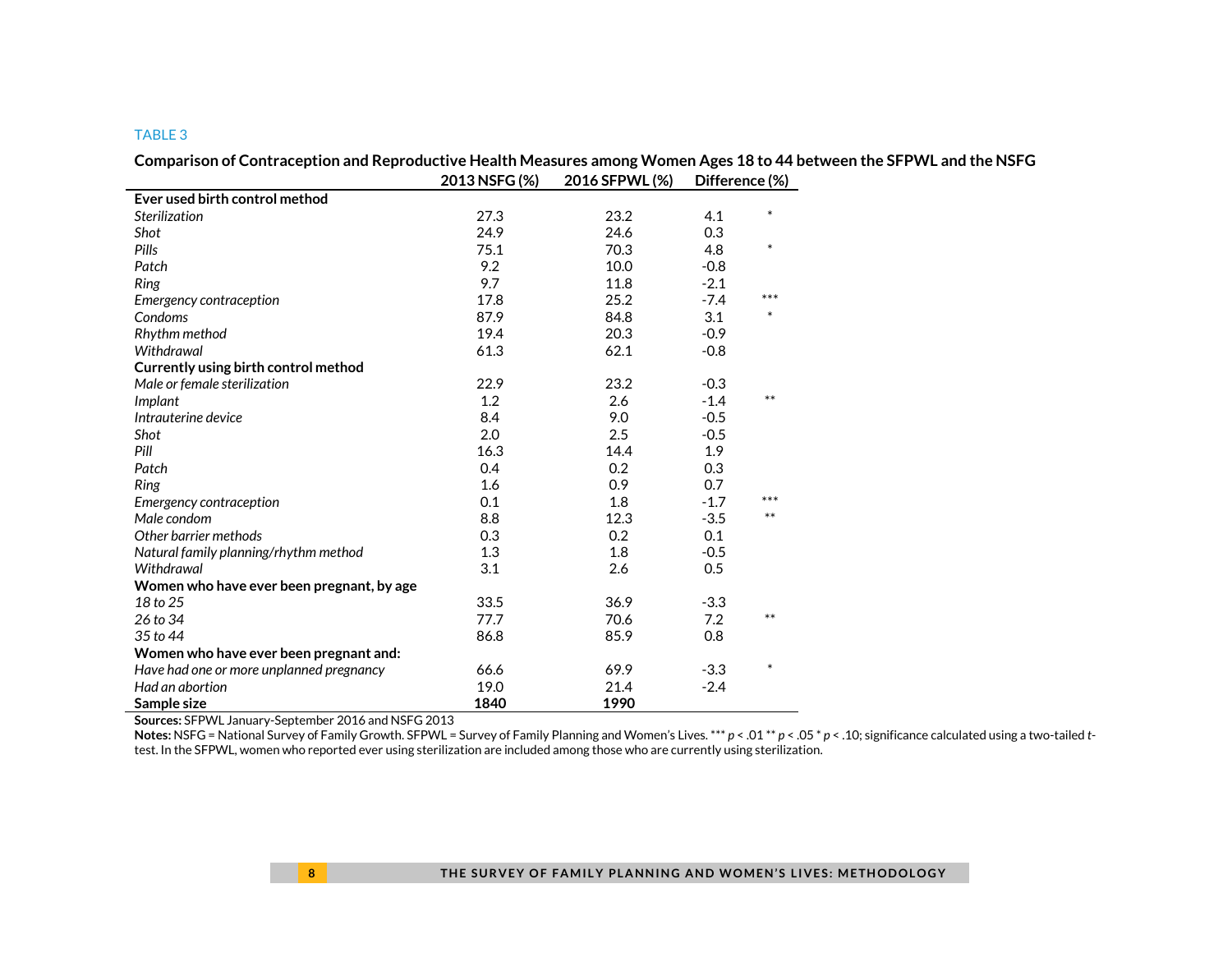**Comparison of Contraception and Reproductive Health Measures among Women Ages 18 to 44 between the SFPWL and the NSFG, by Selected Characteristics**

|                                            | Current birth control use (%) |           |                   |           |                   |        | Any unplanned pregnancy, among women who<br>have ever been pregnant (%) |               |                   |           |                   | One or more abortion, among women who have<br>ever been pregnant (%) |                  |               |                   |           |                   |       |
|--------------------------------------------|-------------------------------|-----------|-------------------|-----------|-------------------|--------|-------------------------------------------------------------------------|---------------|-------------------|-----------|-------------------|----------------------------------------------------------------------|------------------|---------------|-------------------|-----------|-------------------|-------|
|                                            | <b>2013 NSFG</b>              |           | <b>2016 SFPWL</b> |           | <b>Difference</b> |        | <b>2013 NSFG</b>                                                        |               | <b>2016 SFPWL</b> |           | <b>Difference</b> |                                                                      | <b>2013 NSFG</b> |               | <b>2016 SFPWL</b> |           | <b>Difference</b> |       |
|                                            | %                             | 95% CI    | %                 | 95% CI    | %                 |        | %                                                                       | 95% CI        | %                 | 95% CI    | $\%$              |                                                                      | %                | 95% CI        | %                 | 95% CI    | %                 |       |
| <b>Total</b>                               | 66.3                          | 63.0-69.5 | 70.3              | 67.6-72.8 | $-3.9$            | $***$  | 64.8                                                                    | 58.9-70.4     | 69.9              | 66.8-72.9 | $-5.1$            |                                                                      | 19.0             | 15.3-23.3     | 21.4              | 18.8-24.4 | $-2.4$            |       |
| Race/ethnicity                             |                               |           |                   |           |                   |        |                                                                         |               |                   |           |                   |                                                                      |                  |               |                   |           |                   |       |
| White, non-<br>Hispanic<br><b>Black or</b> | 70.3                          | 66.3-74.0 | 76.2              | 73.0-79.2 | $-6.0$            |        | 60.2                                                                    | 51.9-67.8     | 64.2              | 59.9-68.3 | $-4.0$            |                                                                      | 18.0             | 12.6-25.1     | 15.2              | 12.2-18.9 | 2.8               |       |
| other, non-<br>Hispanic                    | 58.6                          | 49.4-67.3 | 60.8              | 55.2-66.1 | $-2.2$            |        | 71.1                                                                    | 59.5-80.5     | 80.3              | 74.6-85.0 | $-9.2$            |                                                                      | 21.2             | 13.1-32.4     | 32.6              | 26.9-38.9 | $-11.4$           |       |
| Hispanic                                   | 62.4                          | 55.1-69.1 | 64.7              | 57.6-71.2 | $-2.3$            |        | 72.0                                                                    | 66.0-77.4     | 74.2              | 66.4-80.7 | $-2.2$            | $***$                                                                | 19.6             | 12.4-29.6     | 26.4              | 19.6-34.6 | $-6.8$            |       |
| <b>Family income</b>                       |                               |           |                   |           |                   |        |                                                                         |               |                   |           |                   |                                                                      |                  |               |                   |           |                   |       |
| $\leq$ 138% FPL                            | 59.9                          | 53.8-65.7 | 63.7              | 58.4-68.6 | $-3.8$            | $***$  | 77.5                                                                    | 71.8-82.3     | 84.8              | 79.8-88.8 | $-7.3$            |                                                                      | 20.0             | 14.0-27.7     | 22                | 17.4-27.4 | $-2.0$            | $***$ |
| 139-399%<br><b>FPL</b>                     | 68.3                          | 61.9-74.1 | 71.5              | 67.6-75.1 | $-3.2$            |        | 61.0                                                                    | 50.1-70.9     | 67.8              | 63.1-72.2 | $-6.9$            |                                                                      | 16.6             | 11.6-23.3     | 20.6              | 16.8-24.8 | $-3.9$            |       |
| $\geq 400\%$ FPL                           | 69.6                          | 62.0-76.2 | 77.9              | 73.2-82.0 | $-8.4$            |        | 60.3                                                                    | 49.9-69.8     | 51.2              | 44.3-58.1 | 9.0               |                                                                      | 12.2             | $7.7 - 18.7$  | 21.9              | 16.4-28.6 | $-9.7$            |       |
| Age                                        |                               |           |                   |           |                   |        |                                                                         |               |                   |           |                   |                                                                      |                  |               |                   |           |                   |       |
| 18 to 25                                   | 57.9                          | 52.4-63.1 | 61.8              | 55.3-68.0 | $-4.0$            |        | 80.8                                                                    | 72.9-86.8     | 74.8              | 54.8-82.8 | 6.0               |                                                                      | 13.1             | $9.2 - 18.4$  | 19.9              | 12.7-29.9 | $-6.8$            |       |
| 26 to 34                                   | 67.7                          | 62.0-73.0 | 72.8              | 69.1-76.3 | $-5.1$            |        | 66.3                                                                    | 59.2-72.8     | 71.6              | 66.8-75.9 | $-5.2$            |                                                                      | 19.7             | 14.9-25.6     | 18.9              | 15.2-23.3 | 0.8               |       |
| 35 to 44                                   | 70.9                          | 66.5-74.9 | 74.5              | 70.7-78.0 | $-3.6$            |        | 59.3                                                                    | 49.9-68.2     | 66.9              | 62.4-71.2 | $-7.6$            |                                                                      | 20.0             | 14.3-27.2     | 23.9              | 20.0-28.3 | $-3.9$            |       |
| <b>Educational attainment</b>              |                               |           |                   |           |                   |        |                                                                         |               |                   |           |                   |                                                                      |                  |               |                   |           |                   |       |
| High school<br>or less                     | 66.0                          | 60.2-71.4 | 65.2              | 59.4-70.6 | 0.8               | $\ast$ | 75.7                                                                    | 70.4-80.3     | 81.0              | 75.2-85.7 | $-5.3$            | $***$                                                                | 19.7             | 14.2-26.7     | 21.3              | 16.0-27.9 | $-1.6$            |       |
| Some<br>college                            | 63.7                          | 58.8-68.3 | 70.5              | 66.5-74.3 | $-6.9$            |        | 71.2                                                                    | 62.1-78.9     | 72.5              | 67.7-76.9 | $-1.3$            |                                                                      | 20.8             | 15.3-27.7     | 22.1              | 18.5-26.2 | $-1.3$            |       |
| College<br>degree or<br>higher             | 69.3                          | 62.9-75.1 | 75.4              | 71.8-78.7 | $-6.0$            |        | 42.5                                                                    | $34.2 - 51.3$ | 54.1              | 48.8-59.3 | $-11.6$           |                                                                      | 16.0             | $10.3 - 24.0$ | 20.9              | 16.9-25.4 | $-4.9$            |       |
| Sample<br><b>Size</b>                      |                               | 1840      |                   | 1990      |                   |        |                                                                         | 1296          |                   | 1364      |                   |                                                                      |                  | 1296          |                   | 1362      |                   |       |

**Sources:** SFPWL January-September 2016 and NSFG 2013.

**Notes:** FPL = federal poverty level. NSFG = National Survey of Family Growth. SFPWL = Survey of Family Planning and Women's Lives. \*\*\* *p* < .01 \*\* *p* < .05 \* *p* < .10; significance calculated using a two-tailed *t*-test. 95% confidence intervals are reported to account for less precise estimates for subsamples than for the full sample.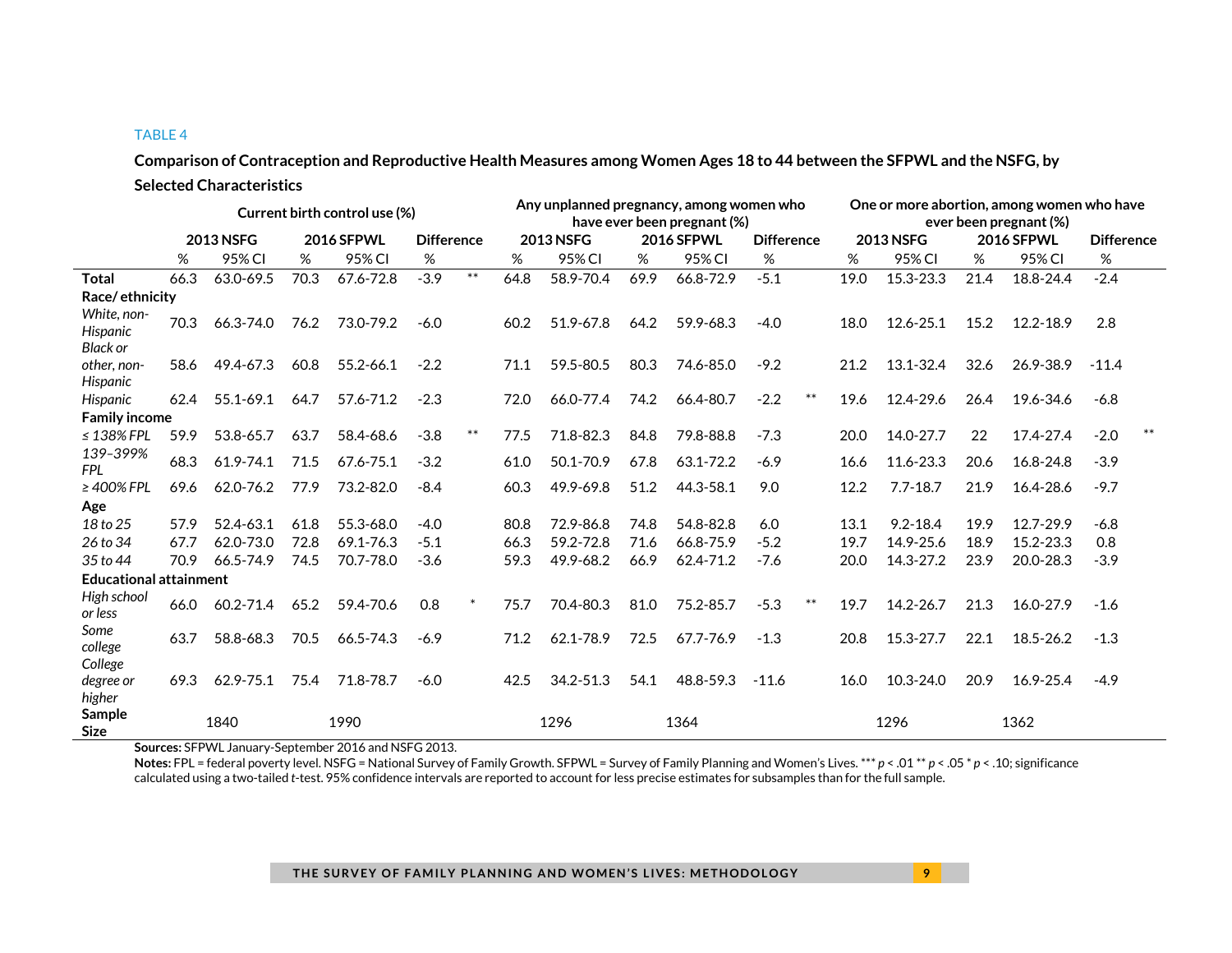#### Survey Weights

Weights for the eligible respondents (women ages 18 to 44) were calculated using panel base weights to start. Panel base sampling weights for all sampled housing units were computed as the inverse of probability of selection from the NORC National Frame. The subsample of housing units selected for the nonresponse follow-up had their panel base sampling weights inflated by the inverse of the subsampling rate. The base sampling weights were further adjusted to account for unknown eligibility and nonresponse among eligible housing units. The household-level nonresponse adjusted weights were then poststratified to external counts for number of households obtained from the CPS. Then, these household-level poststratified weights were assigned to each eligible adult in every recruited household. Furthermore, a person-level nonresponse adjustment accounted for nonresponding adults within a recruited household.

Finally, panel weights were raked to external population totals associated with age, sex, education, race/ethnicity, housing tenure, telephone status, census division, and family income as a percentage of the federal poverty level. The external population totals are obtained from the 2015 CPS and the National Health Interview Survey. Study-specific base sampling weights were derived using a combination of the final panel weight and the probability of selection associated with the sampled panel member. Because not all sampled panel members completed the survey interview for the study, an adjustment was needed to account for and adjust for survey nonrespondents. This adjustment decreases potential nonresponse bias associated with sampled panel members who did not complete the interview for the study. At the final stage of weighting, any extreme weights (i.e., any weight larger than median weight plus three times the interquartile range of the weights) were trimmed, and then weights were raked again to the same population totals.

We analyzed the survey data using Stata 14's *svy* commands. Standard errors for estimates from the SFPWL are calculated using a first-order Taylor series linear approximation to account for the variation in weights in the survey design. NORC provided separate weights for first-wave responses, secondwave responses, and the full dataset combining both waves.

### Instrument Development

Urban Institute researchers developed the survey instrument, drawing upon relevant surveys and feedback from the project's advisory group and the William and Flora Hewlett Foundation. The final questionnaire will be posted on the project's web page; we describe the instrument development in more detail below.

The project team conducted a literature review to identify key information needs and topics to address in the survey. A draft outline of survey topics and potential sources for questions was provided to advisory group members in an October 2015 meeting. Based on the discussion and feedback from that meeting, the project team revised the topics and began compiling potential questions from such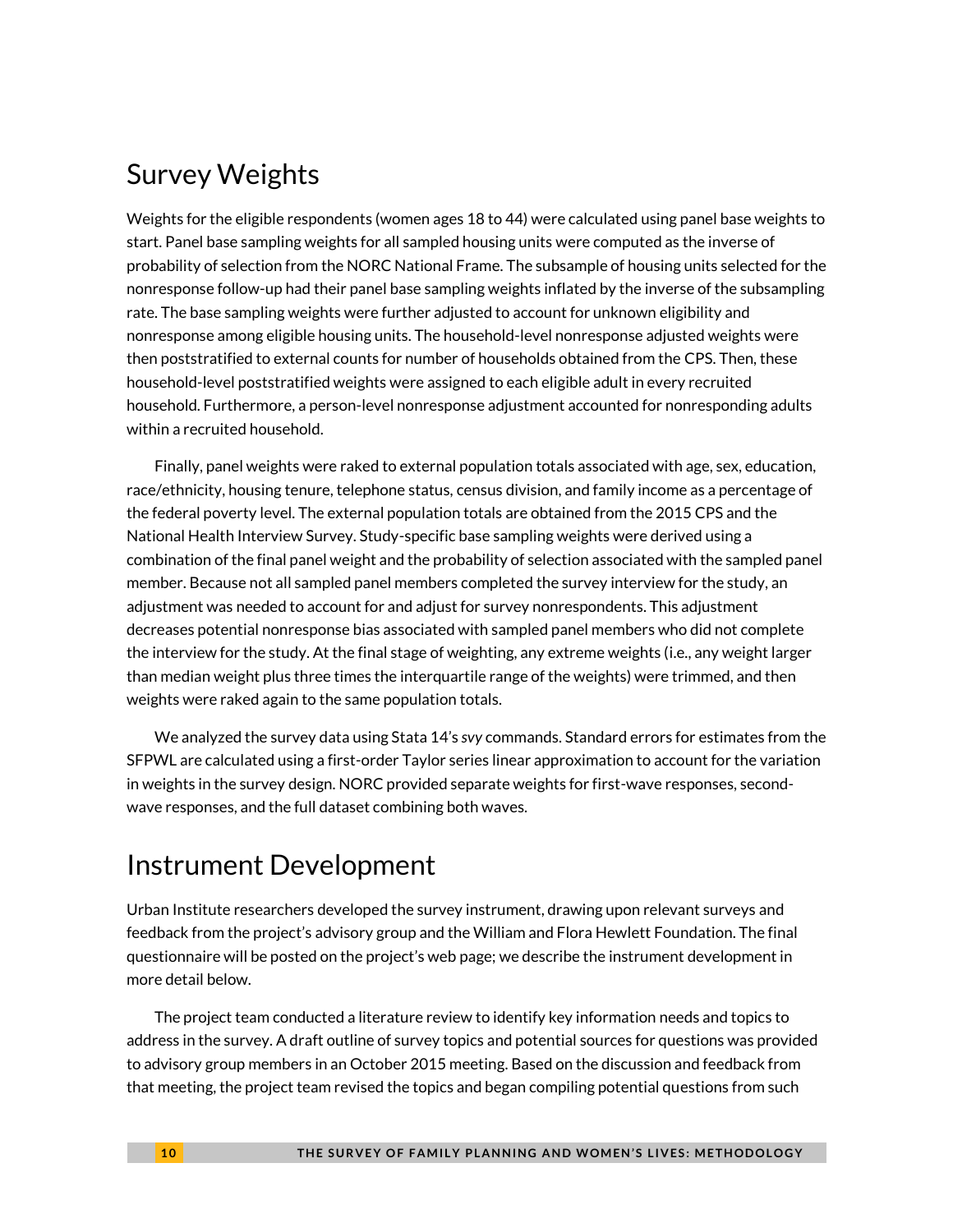surveys as the National Survey of Family Growth, the National Longitudinal Study of Adolescent to Adult Health (Add-Health), and surveys from the Guttmacher Institute and Kaiser Family Foundation. The project team drafted new questions and revised compiled questions as necessary.

The project team sent a draft instrument to a subset of advisory group members with subjectmatter expertise for review and comment, and to Urban Institute staff with expertise in survey and questionnaire design. The survey was revised and reordered based on feedback from these reviewers. The survey was pretested among 25 AmeriSpeak panelists, and minor modifications were made following the pretest results.

The survey instrument was nearly identical in both waves of the survey. However, in the second wave, several additional questions focused on the Zika virus were added. These questions were developed with input from the March of Dimes and Centers for Disease Control and Prevention staff working on contraception access as part of the Zika virus response.

## Missing Data

Item nonresponse in the survey was very low; less than 1 percent for the majority of survey questions. If a respondent's previous answers in survey questions resulted in being skipped out of a question (e.g., women who had never had sex were not asked questions on current birth control use), we coded their responses as missing and exclude them from the population for the estimate. Women who responded "don't know" or who refused to report a response were included in the population for the estimate, though we do not present a separate category for women who refused to report a response. Decisions about whether to present a response category for "don't know" responses were determined by the substantive relevance of a "don't know" response.

### **Notes**

- 1. Three respondents are only included in the full sample (n=1990), as they had completed the survey during the first wave of interviewing but were not marked in the AmeriSpeak survey system. During data file preparations NORC found these completed interviews and included them in the final sample.
- 2. More information about the AmeriSpeak panel is available in NORC's white paper (AmeriSpeak 2015a) and technical summary (AmeriSpeak 2015b).
- 3. The American Association for Public Opinion Research cumulative response rate for wave 1 of SFPWL is the product of the panel household recruitment rate of 36.9 percent, the weighted panel household retention rate of 94.6 percent, and the survey completion rate of 41.3 percent—14.4 percent. The decrease in cumulative response rate from 14.4 percent in wave 1 to 8.7 percent for the full sample is due to a decrease in the AmeriSpeak panel household recruitment rate from 36.9 percent in wave 1 to 18.3 percent for the full sample. This decrease is due to fielding wave 2 of the survey before 2016 AmeriSpeak panel recruitment was completed.
- 4. For information on response rates in the national surveys, see "Response Rates," US Census Bureau, accessed September 1, 2016[, http://www.census.gov/acs/www/methodology/sample-size-and-data-quality/response](http://www.census.gov/acs/www/methodology/sample-size-and-data-quality/response-rates/)[rates/,](http://www.census.gov/acs/www/methodology/sample-size-and-data-quality/response-rates/) and Division of Health Interview Statistics (2016). For information on the Pew response rate, see Pew (2012). Information on the response rate for the Gallup Daily Tracking Poll was obtained through personal communication with Gallup.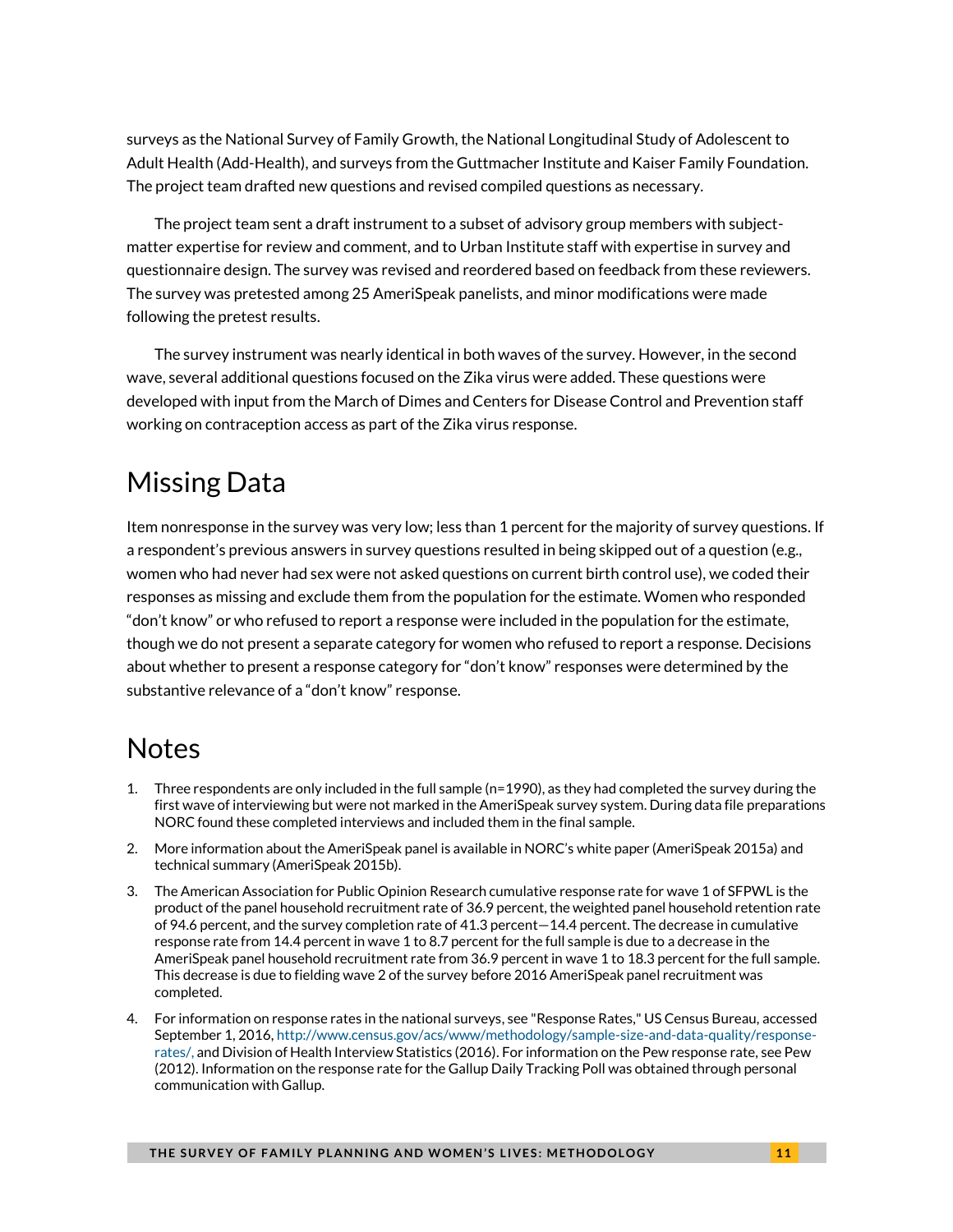- 5. The weights in the SFPWL were calculated using the Current Population Survey (CPS), so we do not present a comparison with the CPS.
- 6. Additional information about the HRMS is available a[t http://hrms.urban.org/.](http://hrms.urban.org/)
- 7. For a description of how the Census Bureau adjusted the CPS, see appendix C in Zbikowski and Lubich (2006). For the ACS's weighting methodology, see chapter 11 in Torrieri (2014).
- 8. Wide confidence intervals indicate that the comparison between surveys is likely to have low power and may be unable to detect statistical significance.

#### References

- AmeriSpeak. 2015a. "The AmeriSpeak Advantage." Chicago: University of Chicago, National Opinion Research Center[. http://www.norc.org/PDFs/AmeriSpeak%20Advantage%20updated%20%202015%2001%2026-](http://www.norc.org/PDFs/AmeriSpeak%20Advantage%20updated%20%202015%2001%2026-FINAL%20WEB%20FILE.PDF) [FINAL%20WEB%20FILE.PDF.](http://www.norc.org/PDFs/AmeriSpeak%20Advantage%20updated%20%202015%2001%2026-FINAL%20WEB%20FILE.PDF)
- AmeriSpeak. 2015b. "Technical Overview of the AmeriSpeak Panel: NORC's Probability-Based Research Panel." Chicago: University of Chicago, National Opinion Research Center. [http://www.norc.org/PDFs/AmeriSpeak%20Technical%20Overview%202015%2011%2025.pdf.](http://www.norc.org/PDFs/AmeriSpeak%20Technical%20Overview%202015%2011%2025.pdf)
- Division of Health Interview Statistics. 2016. *National Health Interview Survey: Survey Description.* Hyattsville, Maryland: US Department of Health and Human Services, Centers for Disease Control and Prevention, National Center for Health Statistics. [ftp://ftp.cdc.gov/pub/Health\\_Statistics/NCHS/Dataset\\_Documentation/NHIS/2015/srvydesc.pdf.](ftp://ftp.cdc.gov/pub/Health_Statistics/NCHS/Dataset_Documentation/NHIS/2015/srvydesc.pdf)
- Pew (Pew Research Center for the People and the Press). 2012. *Assessing the Representativeness of Public Opinion Surveys.* Washington, DC: Pew Research Center[. http://www.people-press.org/2012/05/15/assessing-the](http://www.people-press.org/2012/05/15/assessing-the-representativeness-of-public-opinion-surveys/)[representativeness-of-public-opinion-surveys/.](http://www.people-press.org/2012/05/15/assessing-the-representativeness-of-public-opinion-surveys/)
- Torrieri, Nancy. 2014. *American Community Survey Design and Methodology (January 2014).* Washington, DC: US Department of Commerce, US Census Bureau[. http://www2.census.gov/programs](http://www2.census.gov/programs-surveys/acs/methodology/design_and_methodology/acs_design_methodology_ch11_2014.pdf)[surveys/acs/methodology/design\\_and\\_methodology/acs\\_design\\_methodology\\_ch11\\_2014.pdf.](http://www2.census.gov/programs-surveys/acs/methodology/design_and_methodology/acs_design_methodology_ch11_2014.pdf)
- Zbikowski, Andrew, and Antionette Lubich. 2006. *Design and Methodology: Current Population Survey.* Washington, DC: US Department of Commerce, US Census Bureau[. http://www.census.gov/prod/2006pubs/tp-66.pdf.](http://www.census.gov/prod/2006pubs/tp-66.pdf)

#### About the Authors

**Adele Shartzer** is a research associate in the Health Policy Center at the Urban Institute, where her work focuses on health coverage, access to care, and the health care delivery system. Shartzer received her PhD in health services research from the Johns Hopkins Bloomberg School of Public Health.

**Emily Johnston** is a research associate in the Health Policy Center at the Urban Institute. She studies health insurance coverage, access to care, and women's and children's health, focusing on the effects of state and federal policies on the health and well-being of vulnerable populations. Johnston received her PhD in health services research and health policy from Emory University.